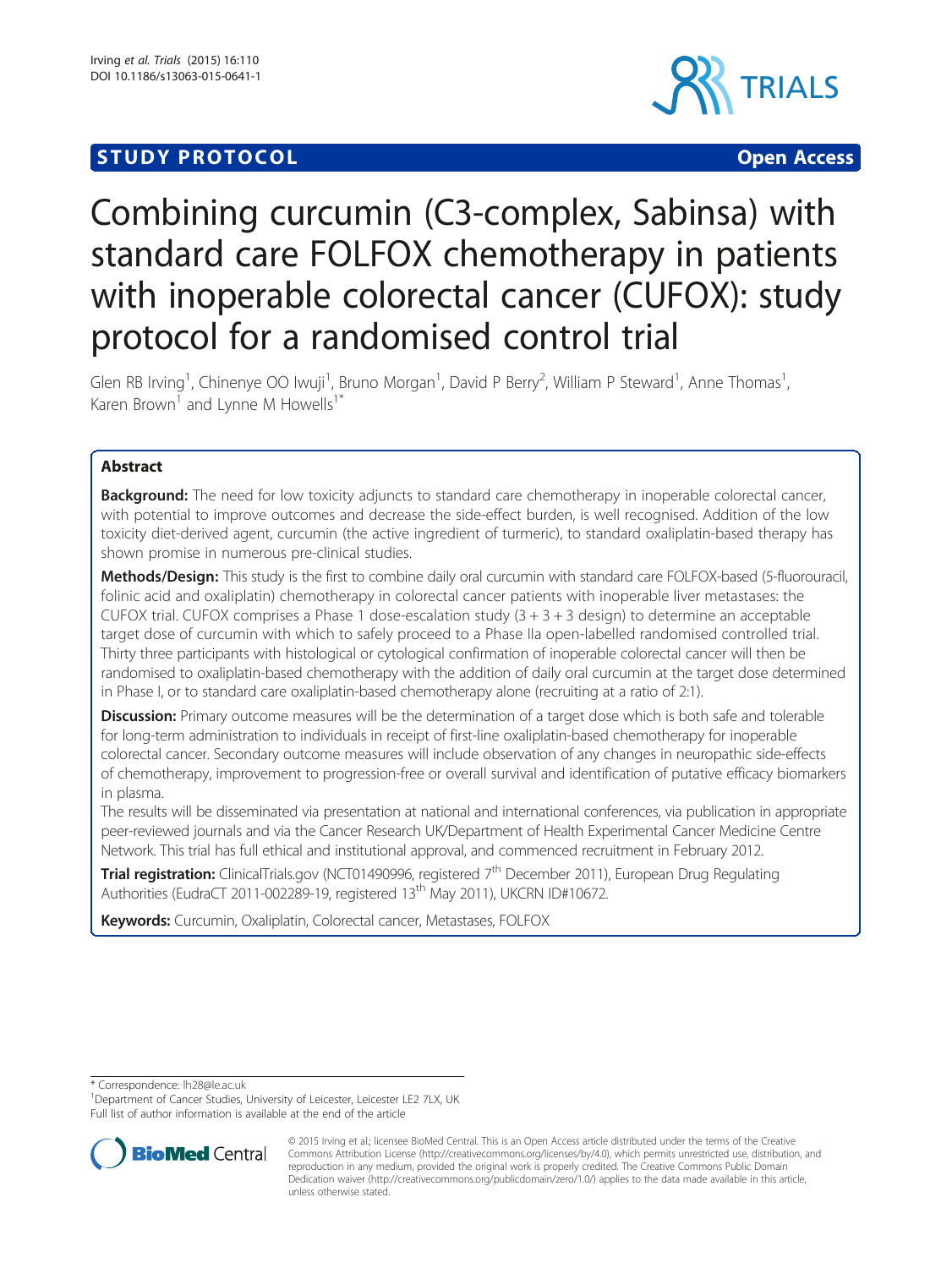# Background

# Background and rationale

Colorectal cancer (CRC) is the fourth most common cancer worldwide. It carries the second highest cancerrelated mortality in Western countries with a lifetime incidence of  $\sim$ 1 in 15 [[1,2\]](#page-8-0). Up to a fifth of CRC patients will present with metastatic disease, typically in the liver [[3\]](#page-8-0), and half of those undergoing resection for primary disease will develop metastases. The majority of these patients are not amenable to curative surgery [[4\]](#page-8-0) and experience a 5-year survival rate of less than 10%. The median survival for patients with un-resectable colorectal liver metastases in the absence of chemotherapy is approximately 8 months [[5\]](#page-8-0), compared with up to 24 months with chemotherapy in patients with KRAS (Kirsten rat sarcoma homologue) wild-type positive cancers [\[6,7\]](#page-8-0). Unfortunately, approximately 40% of such cancers display chemo-resistance from the outset and eventually all will fail to respond.

The mainstay of chemotherapy for CRC in most countries has been oxaliplatin-based, commonly with 5-fluorouracil (5-FU) and folinic acid, collectively known as FOLFOX. In the UK in 2002, the National Institute of Clinical Excellence first issued guidelines [[8\]](#page-8-0) for oxaliplatin to be combined with 5-FU/folinic acid and administered as first-line therapy. Compared with many cytotoxic regimens, FOLFOX is relatively well tolerated but dose-limiting side-effects are common (reviewed in National Institute of Clinical Excellence CG131 [\[8,9](#page-8-0)]). Diarrhoea, due to mucositis, can occur in up to a third of people receiving 5-FU [[10\]](#page-8-0), which can be life threatening. Patients may develop neutropaenia, increasing susceptibility to infection. The majority of patients (90%) will develop oxaliplatin-induced peripheral sensory neuropathy to some extent [\[11](#page-8-0)] and, after nine cycles, up to a third of patients will require dose reduction or cessation [\[12\]](#page-8-0).

Strategies for overcoming chemo-resistance and/or augmenting the action of therapy are being investigated with the aim of extending the time that chemotherapy can be tolerated whilst maintaining efficacy and postponing resistance without increased drug toxicities. Naturally occurring dietary agents are attractive in this setting because they offer a potentially favourable side-effect profile with good patient tolerability. Interest in dietary agents has continued as evidence of anticarcinogenic activity increases (reviewed in [\[13](#page-8-0)]). Curcumin is a derivative of the spice turmeric (Curcuma longa), typical to Asian cuisine. The use of turmeric in the field of medicine was described in Asia thousands of years ago (reviewed in [[14\]](#page-8-0)). Of note, Asian populations experience approximately an eighth of the incidence of bowel cancer than that of Western populations (30.8 versus 3.9 cases per 100,000 in the UK and India, respectively) [\[2](#page-8-0)] and diet is likely to be an important underlying factor.

Curcumin can interact beneficially with a wide variety of pathophysiological processes including maintenance of the cell cycle, carcinogenesis, wound healing and inflammation (reviewed in [\[15](#page-8-0)]). The effects of curcumin in combination with chemotherapy have been explored in a variety of cancer cell lines and in vivo models. There is a growing body of pre-clinical evidence repeatedly reporting reductions in tumour volume and metastatic features when curcumin is combined with chemotherapy, as compared to either agent alone [[16](#page-8-0)]. We have previously reported that curcumin augments the effect of oxaliplatin against CRC cell lines, and restores efficacy in a cellular model of chemo-resistance [\[17](#page-8-0)]. Furthermore, these findings were reproduced using a xenograft model, where a reduction in tumour size of 53% was observed following treatment with curcumin and oxaliplatin compared to a 16% reduction following treatment with oxaliplatin alone. These pre-clinical data are compelling and have provided the rationale for clinical investigation. Presently, two trials have provided early evidence of efficacy for curcumin in patients with inflammatory bowel disease. Efficacy of curcumin in the cancer setting has not yet been effectively addressed. Clinical reports of curcumin in combination with any chemotherapy regimen are confined to three small trials (two in pancreatic cancer [\[18,19](#page-8-0)] and one in metastatic breast cancer patients [[20\]](#page-8-0)) plus a case report [\[21](#page-8-0)]. These were small studies, not powered for efficacy, and lacked a control arm, but have provided evidence that patients with advanced cancer receiving chemotherapy can tolerate daily curcumin for several months alongside their chemotherapy.

#### **Objectives**

The main aims of this study are to: establish a safe and suitable dose of curcumin to administer to patients receiving up to 6 months of oxaliplatin-based chemotherapy; collect patient samples for biomarker and pharmacokinetic analysis; record patient-reported outcomes, including quality of life and peripheral neuropathy scores; observe progression-free survival (PFS) and overall survival (OS).

### Trial design

CUFOX (curcumin plus FOLFOX) is a Phase I doseescalation study rolling in to a Phase IIa randomised controlled trial combining daily oral curcumin (C3-complex; Sabinsa Corp., UT, USA) with standard care FOLFOXbased chemotherapy in patients with histological diagnosis of metastatic CRC and disease measurable by response evaluation criteria for solid tumours (RECIST) 1.1, attending oncology clinics prior to chemotherapy. The study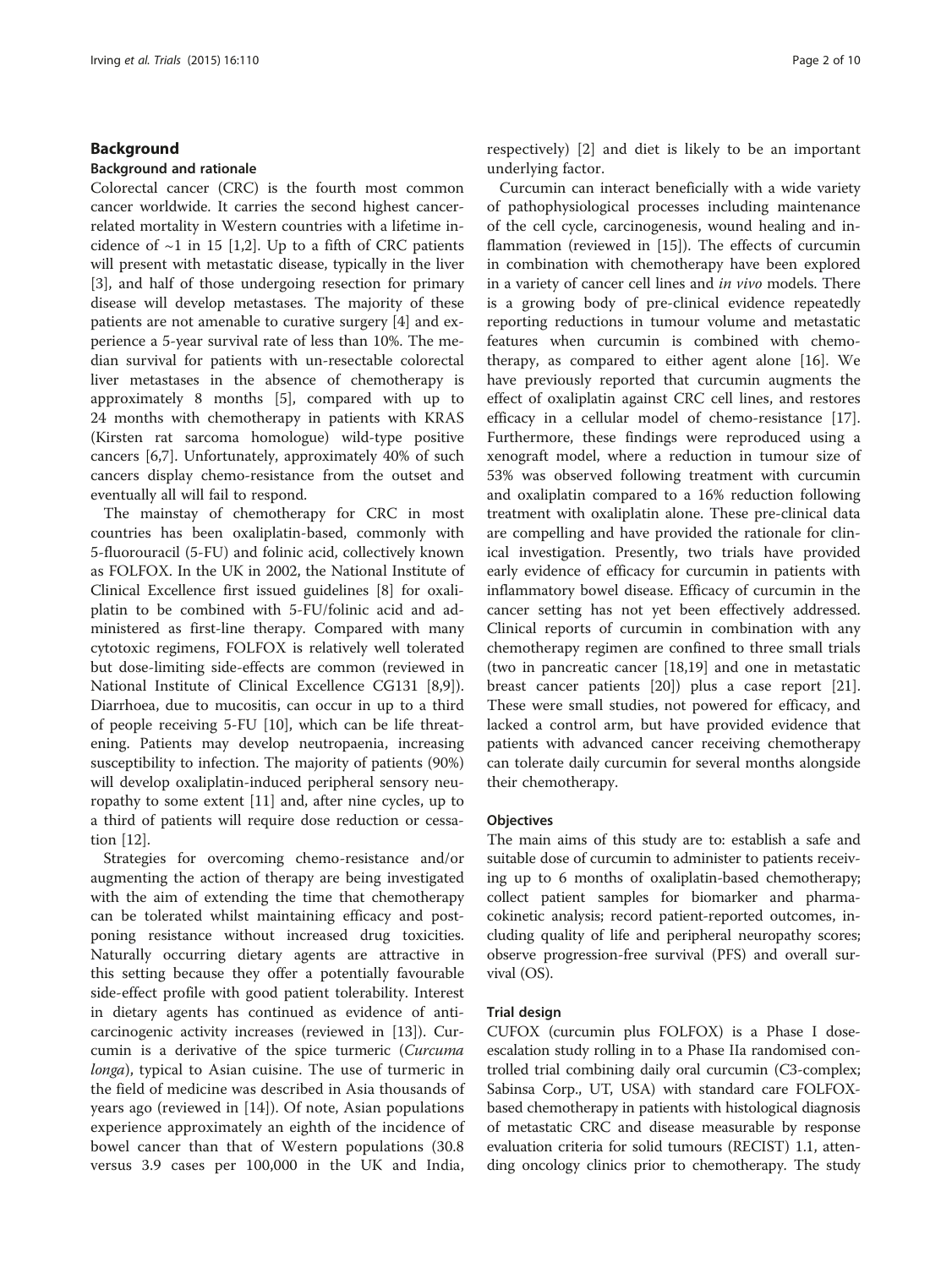will not incorporate a placebo-controlled arm due to additional expense of sourcing an appropriate placebo. Identification of a suitable placebo is also complicated by the issue that curcumin (E100) is highly coloured and widely used as a food colouring. For Phase IIa, participants will therefore be randomised to FOLFOX + curcumin or FOLFOX only at a ratio of 2:1.

# Methods/Design

# Study setting

This study will recruit adults referred to the University Hospitals of Leicester NHS Trust Oncology Department. The study is sponsored by the University of Leicester and will be undertaken at the University Hospitals of Leicester NHS trust UK, as a single centre study.

# Eligibility criteria

Inclusion criteria are: histological or cytological diagnosis of metastatic CRC; inoperable colorectal liver metastases; disease measurable by RECIST 1.1; adequate haematological, hepatic and renal function; age ≥18 years; Eastern Cooperative Oncology Group performance status 0 or 1; recovered from effects of any recent major surgery; post-menopausal or willing to use contraception if applicable; informed consent; life expectancy estimated to be more than 12 weeks.

The exclusion criteria include: contraindications to FOLFOX chemotherapy; peripheral neuropathy (National Cancer Institute Common Terminology Criteria >1); liver failure, uncontrolled coronary heart disease, myocardial infarction within the previous 6 months; unwilling or unable to comply with the study protocol; pregnant or lactating or contemplating pregnancy; undergone chemotherapy (other than adjuvant for CRC) or participating in another drug study; previous cancer <5 years (other than colorectal, basal cell carcinoma, in-situ cervical cancer); major surgery within 4 weeks of starting the study; potentially operable liver disease without prior chemotherapy; bone marrow depletion; co-existing active infection or serious concurrent medical condition; significant cardiovascular disease; severe valvular heart disease; congestive heart failure requiring therapy (New York Heart Association grade ≥2); bone metastases; brain or leptomeningeal metastases; surgery or hospital admissions for symptomatic intra-abdominal adhesions; colitis.

# Intervention

#### The investigational medicinal product: curcumin

C3-complex curcumin is to be obtained in a single batch with a shelf life of 3 years (Sabinsa Corp.). The raw powder consists of 79.85% curcumin and 20.15% curcuminoids, and will be encapsulated in clear "00" capsules to Good Manufacturing Practice standards by Novalabs (Wigston, Leicester, UK). Approval for release will be

provided by a registered Qualified Person in accordance with Medicines and Healthcare Product Regulatory Authority standards. Each capsule will contain 500 mg C3-complex with the addition of 5% (25 mg) magnesium stearate lubricant to assist the semi-automated filling process (capsule net weight 525 mg).

Curcumin will be given orally at 0.5, 1.0 or 2 g per day. There will be a loading period of 1 week prior to commencement of chemotherapy. Curcumin will be taken daily at the specified dose throughout the course of chemotherapy. Once chemotherapy ceases, participants will be deemed 'off trial' and curcumin intervention will also cease.

# Modifications and cessation for gastrointestinal disturbances

Curcumin can produce diarrhoea in up to a third of patients. This is often mild and self-limiting. However, up to a quarter of patients can develop grade 3/4 diarrhoea due to 5-FU. Persisting grade 2 diarrhoea as a result of curcumin prior to receiving chemotherapy will require cessation or reduction of curcumin. If diarrhoea occurs after chemotherapy commences, 5-FU modification will be in keeping with local guidelines. Modification of curcumin dose will be as per the guidance described in Table [1.](#page-3-0)

# Adherence

Adherence will be monitored via means of a daily capsule and symptom diary over the first 4 weeks, combined with monitoring of capsule return over the study duration.

# Concomitant chemotherapy (Phase I)/control group (Phase II)

Participants in Phase I, or those randomised to the control group, will receive standard care chemotherapeutic intervention. Systemic FOLFOX-based chemotherapy will be administered every 2 weeks for up to 12 cycles via central venous catheter (body surface area capped at  $2 \text{ m}^2$ ). The scheduling will be as follows: Hour 0: oxaliplatin 85 mg/m<sup>2</sup> in 250 mL glucose 5%, 2-hour intravenous (IV) infusion; folinic acid 350 mg in 250 mL glucose 5%, 2-hour IV infusion. Hour  $+2$ : 5-FU bolus 400 mg/m<sup>2</sup>, IV bolus; 5-FU continuous infusion  $2,400$  mg/m<sup>2</sup>, 46-hour continuous IV infusion. Chemotherapy will be delayed (or reduced) until all of the following conditions are met: neutrophils >1 ×  $10^9$ /L, platelets >75 ×  $10^9$ /L, full recovery from stomatitis, National Cancer Institute Common Terminology Criteria for Adverse Events grade ≤2 diarrhoea, skin or other toxicity. Modifications to FOLFOX will be in line with local procedures, and will be modified or discontinued for one of the following reasons:

1. Objective evidence of tumour progression at any site as determined by computed tomography/magnetic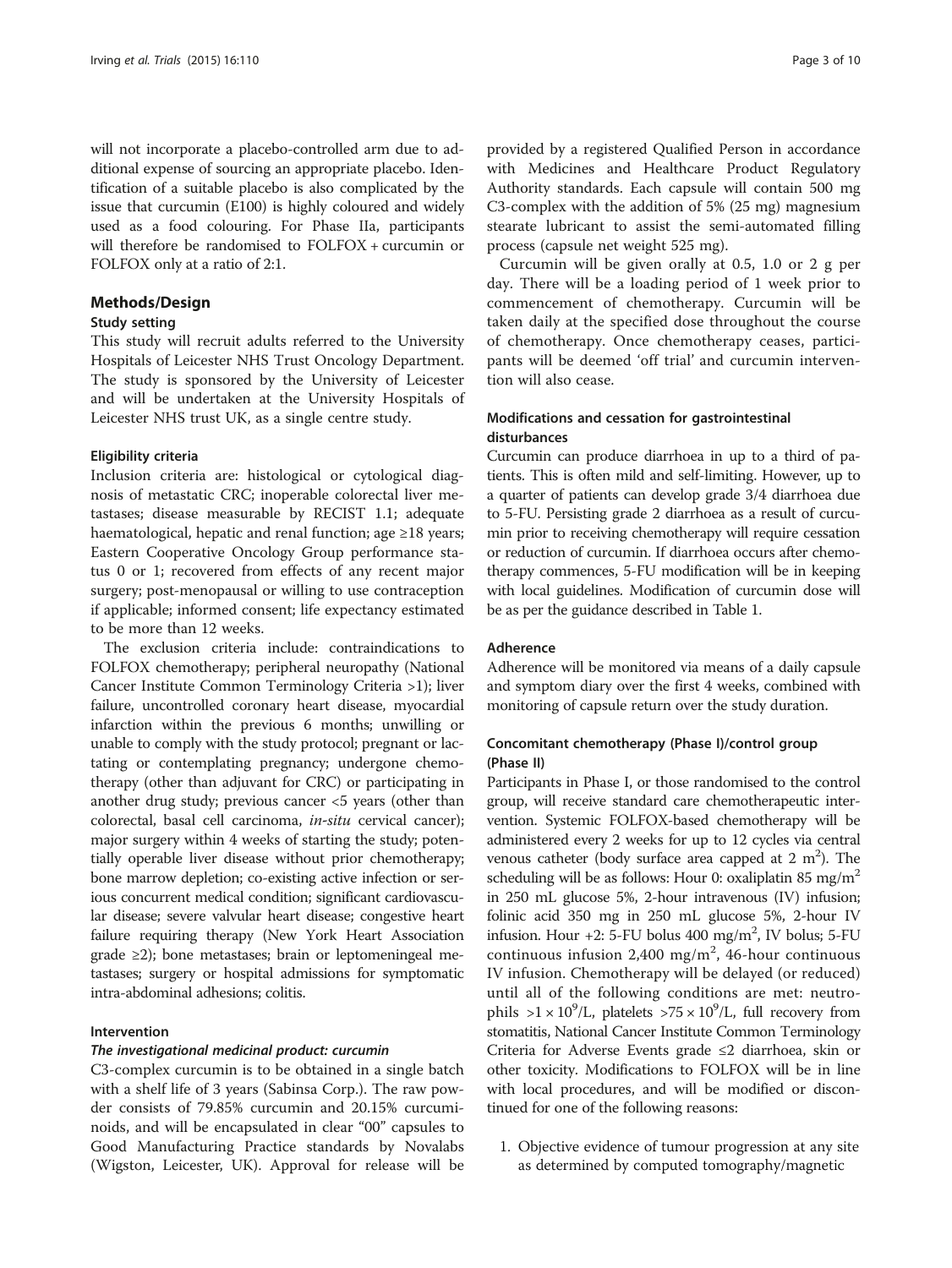| Definition/timing                                | Diarrhoea grade                                                            |                                                                                    |                                                                                                                                  |                                                                      |  |  |
|--------------------------------------------------|----------------------------------------------------------------------------|------------------------------------------------------------------------------------|----------------------------------------------------------------------------------------------------------------------------------|----------------------------------------------------------------------|--|--|
|                                                  |                                                                            | 2                                                                                  | 3                                                                                                                                | 4                                                                    |  |  |
| Definition                                       | Increase <4 stools/day over<br>baseline; mild increase in<br>ostomy output | Increase 4-6 stools/day over<br>baseline: moderate increase<br>in ostomy output    | Increase ≥7 stools/day;<br>incontinence; hospitalization<br>indicated; severe increase in<br>ostomy output limiting<br>self-care | Life-threatening<br>consequences; urgent<br>intervention indicated   |  |  |
| Pre-chemotherapy                                 | Observe but continue to<br>chemotherapy                                    | Stop, stagger or reduce<br>curcumin, continue<br>chemotherapy when AE<br>grade < 2 | Stop curcumin, continue with<br>chemotherapy when AE<br>grade < 2                                                                | Stop curcumin, continue with<br>chemotherapy when AE<br>grade < 2    |  |  |
| During chemotherapy                              | Observe but continue<br>chemotherapy                                       | Reduce or stagger curcumin                                                         | Stop curcumin, continue or<br>reduce chemotherapy as per<br>protocol                                                             | Stop curcumin, continue<br>reduced chemotherapy as<br>per protocol   |  |  |
| 48 hours after one<br>curcumin dose<br>reduction | Observe but continue<br>chemotherapy                                       | Stop curcumin, continue or<br>reduce chemotherapy as per<br>protocol               | Stop curcumin, continue or<br>reduce chemotherapy as per<br>protocol                                                             | Stop curcumin, continue or<br>reduce chemotherapy as per<br>protocol |  |  |

# <span id="page-3-0"></span>Table 1 Definitions of diarrhoea and subsequent management according to the timing of symptoms in relation to administration of study drugs

Symptoms were defined according to the Common Terminology Criteria for Adverse Events (Version 4). AE, adverse event.

resonance imaging scan and/or X-ray and/or ultrasound and/or clinical examination.

- 2. Participant request.
- 3. Unacceptable toxicity as determined by objective evidence, clinical judgment or patient request.
- 4. Alteration of national or local policy or the availability of other potentially beneficial agents to be used alongside FOLFOX (for example, bevacizumab).
- 5. In the event of central line removal, infusional therapy may be switched to capecitabine, and back again if the line is re-inserted.

Any other treatment considered necessary for the patients' safety and well-being may be given at the discretion of the investigators, and will be carried out in accordance with local practice.

# **Outcomes**

# Primary endpoints

Safety and tolerability of FOLFOX + curcumin Phase I: Completion of dose escalation in three consecutive participants at four capsules (or two or one if de-escalation occurs) of curcumin in combination with oxaliplatin without adverse effects attributable to curcumin 1 week after two cycles of chemotherapy.

Phase IIa: The completion of 12 cycles of chemotherapy (including dose reductions) or withdrawal from therapy by the target population.

#### Secondary endpoints

Potential for improvement to PFS, OS and neurotoxicity scores in FOLFOX + curcumin versus FOLFOX only group.

Analysis of plasma for potential biomarkers of improved efficacy and to assess levels of curcumin and its metabolites.

Analysis of lymphocyte DNA to assess whether curcumin affects platinating abilities of oxaliplatin.

# Participant timeline

The timeline of proposed interventions for this study can be found in Table [2](#page-4-0).

#### Sample size

This is the first study combining FOLFOX-based chemotherapy with curcumin, and so consequently there are no published data on which to power this study. This study will provide the first efficacy data for this regimen that can be used in the powering of future studies. The sample size for the Phase I dose escalation is predetermined by the  $3 + 3 + 3$  design. Phase IIa will provide further information relating to long-term safety and tolerability of this regimen, and efficacy is a secondary outcome measure. Phase I will recruit between 9 and 18 participants, dependent on the observed rate of doselimiting toxicity. Phase II will recruit 33 participants, 22 of whom will receive FOLFOX-based chemotherapy in combination with daily oral curcumin, and 11 of whom will be randomised to the control arm receiving standard care chemotherapy.

### Recruitment

Potential participants will be identified via the weekly cancer multidisciplinary team meetings and referrals to oncology clinic. Participants who have been informed of their diagnosis and are being offered chemotherapy will be given or posted a patient information sheet (PIS).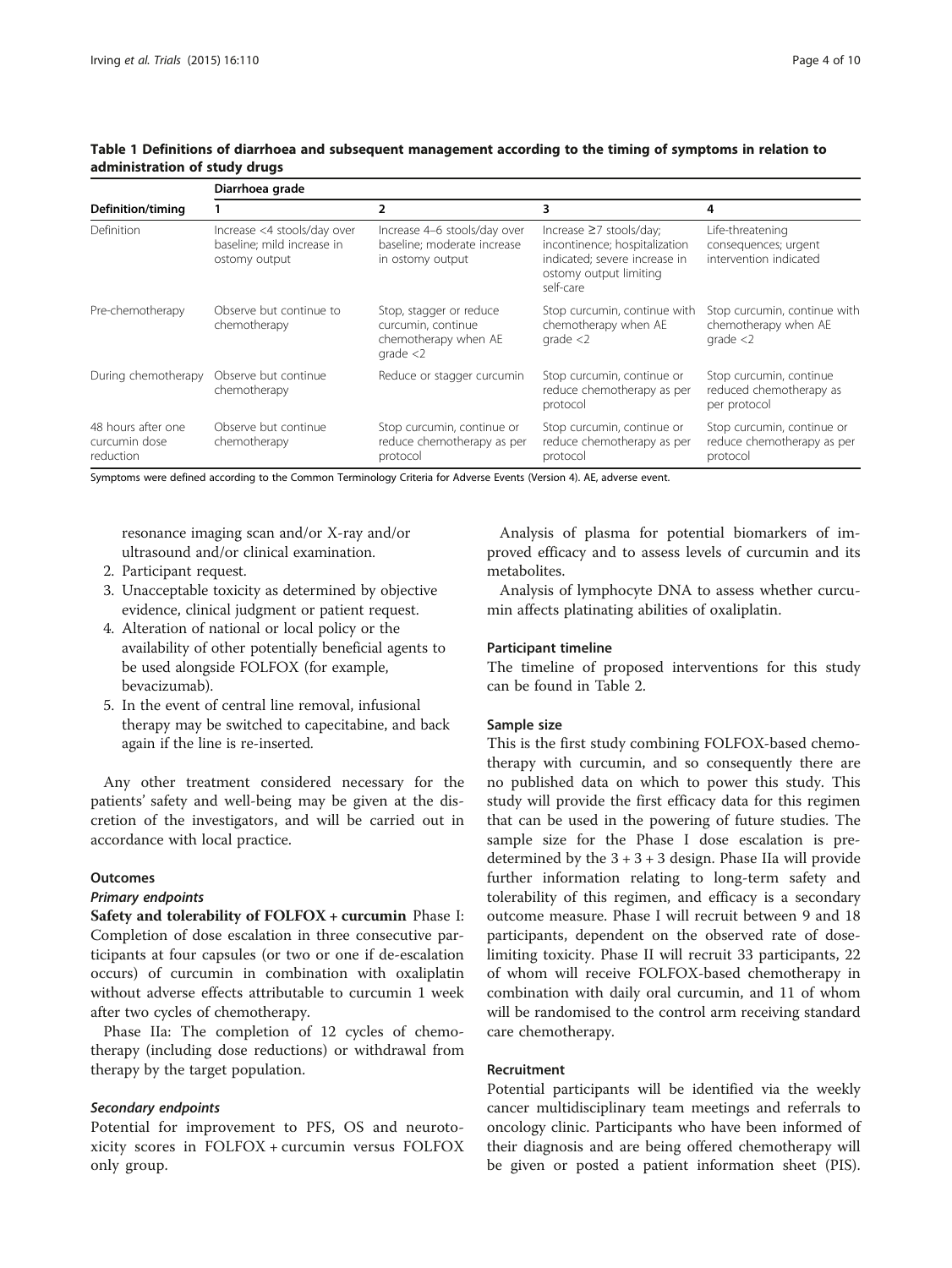| Observation                                                    | Screening<br>pre-curcumin | Week 1/curcumin<br>loading                                          | Week 3/before<br>2 <sup>nd</sup> cycle | Week 5/before<br>3rd cycle | Week 24/after<br>cycle 12 or<br>withdrawal |  |
|----------------------------------------------------------------|---------------------------|---------------------------------------------------------------------|----------------------------------------|----------------------------|--------------------------------------------|--|
| Informed consent <sup>1</sup>                                  | $\times$                  |                                                                     |                                        |                            |                                            |  |
| EORTC QLQ-C30                                                  | X                         |                                                                     |                                        |                            | $\times$                                   |  |
| Curcumin questionnaire                                         | X                         |                                                                     |                                        |                            | X                                          |  |
| Medical history                                                | X                         |                                                                     |                                        |                            |                                            |  |
| Physical examination                                           | X                         |                                                                     |                                        |                            |                                            |  |
| Weight, temperature, blood pressure, pulse                     | X                         |                                                                     | X                                      | X                          | $\times$                                   |  |
| ECOG performance status (Appendix 2)                           | X                         |                                                                     |                                        |                            | X                                          |  |
| 12-lead electrocardiogram                                      | X                         |                                                                     |                                        |                            |                                            |  |
| Haematology, liver function, renal function <sup>2</sup>       | X                         | Performed as routine prior to each cycle of FOLFOX                  |                                        |                            |                                            |  |
| Urine sample (pregnancy test for female patients)              | X                         |                                                                     |                                        |                            |                                            |  |
| Tumour assessment <sup>3</sup>                                 | X                         | 3-monthly CT scan to 24 months.                                     |                                        |                            |                                            |  |
|                                                                |                           | 6-monthly CT 24 to 48 months when appropriate                       |                                        |                            |                                            |  |
| Serum CEA <sup>2</sup>                                         | Χ                         | 3-monthly CEA until CT scans end                                    |                                        |                            |                                            |  |
| Symptom diary                                                  | X                         | Daily for first 4 weeks                                             |                                        |                            |                                            |  |
| Neurotoxicity questionnaire                                    | X                         | Questionnaire every 2 cycles, after cycle 12 or withdrawal          |                                        |                            |                                            |  |
| Blood samples for curcumin, platinum and<br>biomarker analysis | X                         | $\times$                                                            | X                                      | X                          | $X^4$                                      |  |
| FOI FOX treatment <sup>5</sup>                                 |                           | Up to 12 cycles, at 2 week intervals                                |                                        |                            |                                            |  |
| Survival                                                       |                           | Continuously monitored once protocol therapy has ended <sup>6</sup> |                                        |                            |                                            |  |

# <span id="page-4-0"></span>Table 2 Schedule of tests and procedures

<sup>1</sup>Can be obtained at any point prior to start of trial. <sup>2</sup>Patients on folinic acid/5-fluorouracil/oxaliplatin (FOLFOX) chemotherapy will routinely have these blood tests done prior to each cycle. <sup>3</sup>lf no radiological assessment of disease (computed tomography (CT)/magnetic resonance imaging (MRI) of chest, abdomen and pelvis) has been done within 28 days of screening, a trial baseline scan (CT/MRI of chest, abdomen and pelvis) must be completed within 28 days of the patient's first cycle of chemotherapy. CT scans should be repeated every six cycles (12 weeks) during FOLFOX and then 3-monthly to 24 months and 6-monthly to 48 months. <sup>4</sup> Research samples after final cycle should be as close to 14 days as possible, but more than 7 and can be arranged to coincide with the next clinic appointment.<br><sup>5</sup>EOLEOX will be up to 12 cycles (approximately 24 weeks) FOLFOX will be up to 12 cycles (approximately 24 weeks). Central line is placed prior to chemotherapy by trained staff. <sup>6</sup>Direct patient involvement in the trial will cease after curcumin has been completed. Patient episodes following this will be confined to follow-up CT scans. Patients will remain in the standard care pathway. CEA, chorioembryonic antigen; ECOG, Eastern Cooperative Oncology Group; EORTC-QLQ30: European Organisation for Research and Treatment of Cancer Quality of Life Questionnaire form 30.

During their attendance at the oncology department they will be introduced to a trial investigator usually by the oncologist arranging the chemotherapy. The investigator will discuss the trial and PIS and answer any questions that potential participants may have. They will be given a minimum of 24 hours to consider the PIS before being invited to participate in the study. Patients can be seen at their second pre-chemotherapy clinic appointment to obtain written informed consent. Upon obtaining written informed consent from each participant, baseline evaluations can be undertaken. Baseline evaluations will include a complete physical examination (body weight, height; pulse, and assessment of Eastern Cooperative Oncology Group performance status). Body surface area must also be determined for FOLFOX dosing. Required haematological and clinical chemistry measurements will include haemoglobin, white blood cell count with differential if abnormal, platelet count, urea, creatinine, sodium, potassium, alkaline phosphatase, alanine aminotransferase, albumin, and bilirubin. Chorioembryonic antigen will be measured in all patients at baseline and, if elevated, every 12 weeks thereafter.

# Phase I traditional escalation response model  $(3 + 3 + 3)$ study

The sample size for Phase 1 is determined by the maximum dose desired (2 g/day based on previous trials within the local populace) and the number of tiers selected to step up to this dose (three tiers; 500 mg/day, 1 g/day and 2 g/day). In the absence of dose-limiting toxicity (DLT), only three patients per tier will be required  $(n = 9)$ ; however, the "worse-case" scenario is taken into consideration, allowing resources to repeat each tier once if necessary  $(n = 18)$ .

Three patients meeting the inclusion criteria will receive one oral capsule (500 mg) per day of curcumin (Figure [1](#page-5-0)), commencing 7 days prior to chemotherapy to allow acclimatisation and any curcumin-induced adverse events (AEs) to manifest prior to chemotherapy. In the absence of curcumin-related toxicity after 1 week, patients will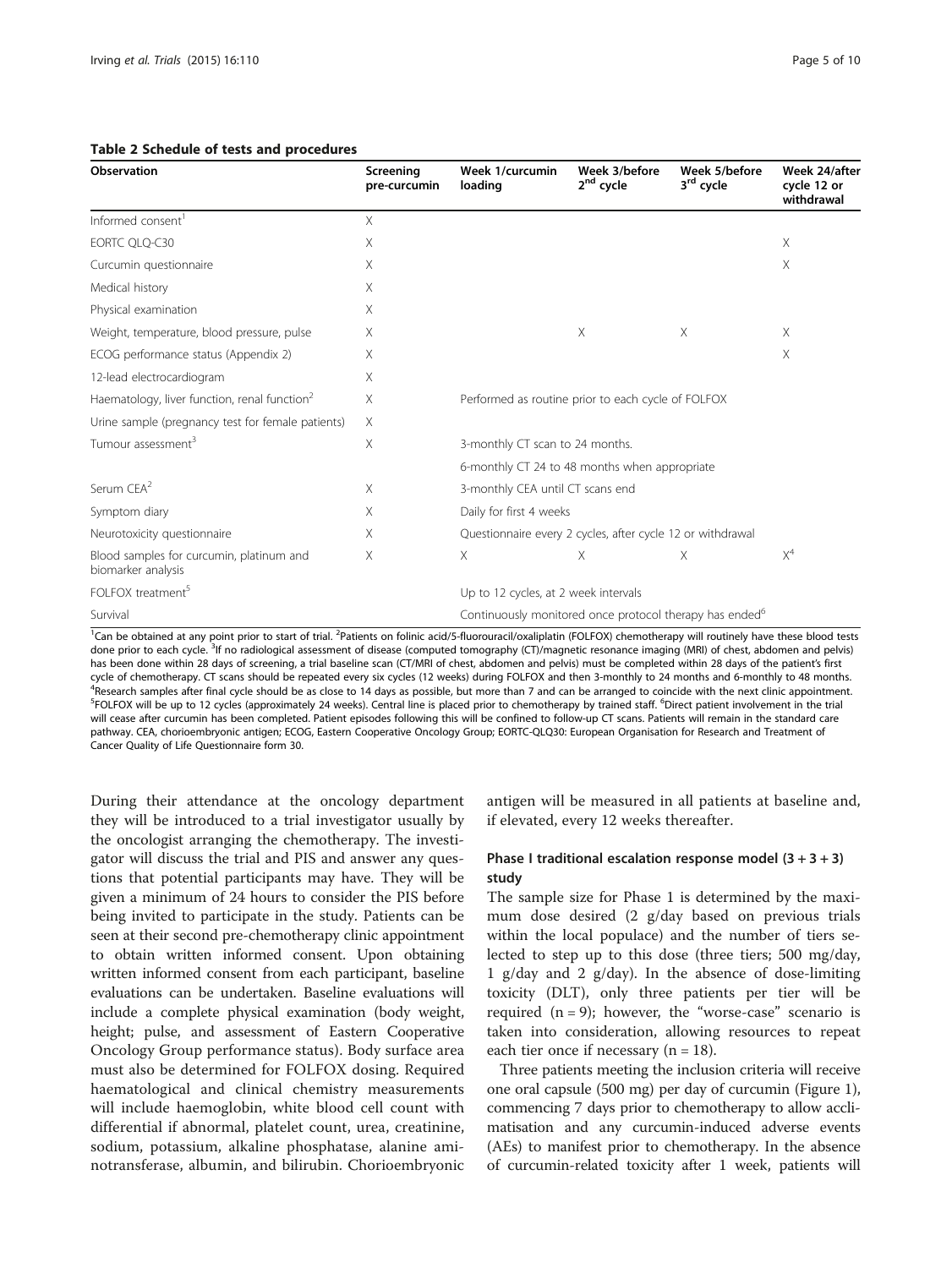<span id="page-5-0"></span>

commence standard care FOLFOX-based chemotherapy (modified to capecitabine + oxaliplatin, or FOLFOX + bevacizumab where appropriate). After a 4-week enhanced early monitoring phase, and in the absence of curcuminassociated dose-limiting toxicity (DLT) in three consecutive patients, a further three participants will be recruited at 1 g/day oral curcumin (two capsules), and then to the maximum target dose of 2 g/day (four capsules). In the event of a DLT attributable to curcumin, the participant

will cease involvement in the trial and a further three participants will be recruited at that dose level. If a participant withdraws for a reason unrelated to curcumin, only that participant will be replaced. Independent data monitoring will be convened prior to each dose escalation and prior to commencement of Phase II to ensure patient safety. De-escalation will be mandatory if more than two DLTs due to curcumin among six participants are observed within 4 weeks of commencing curcumin.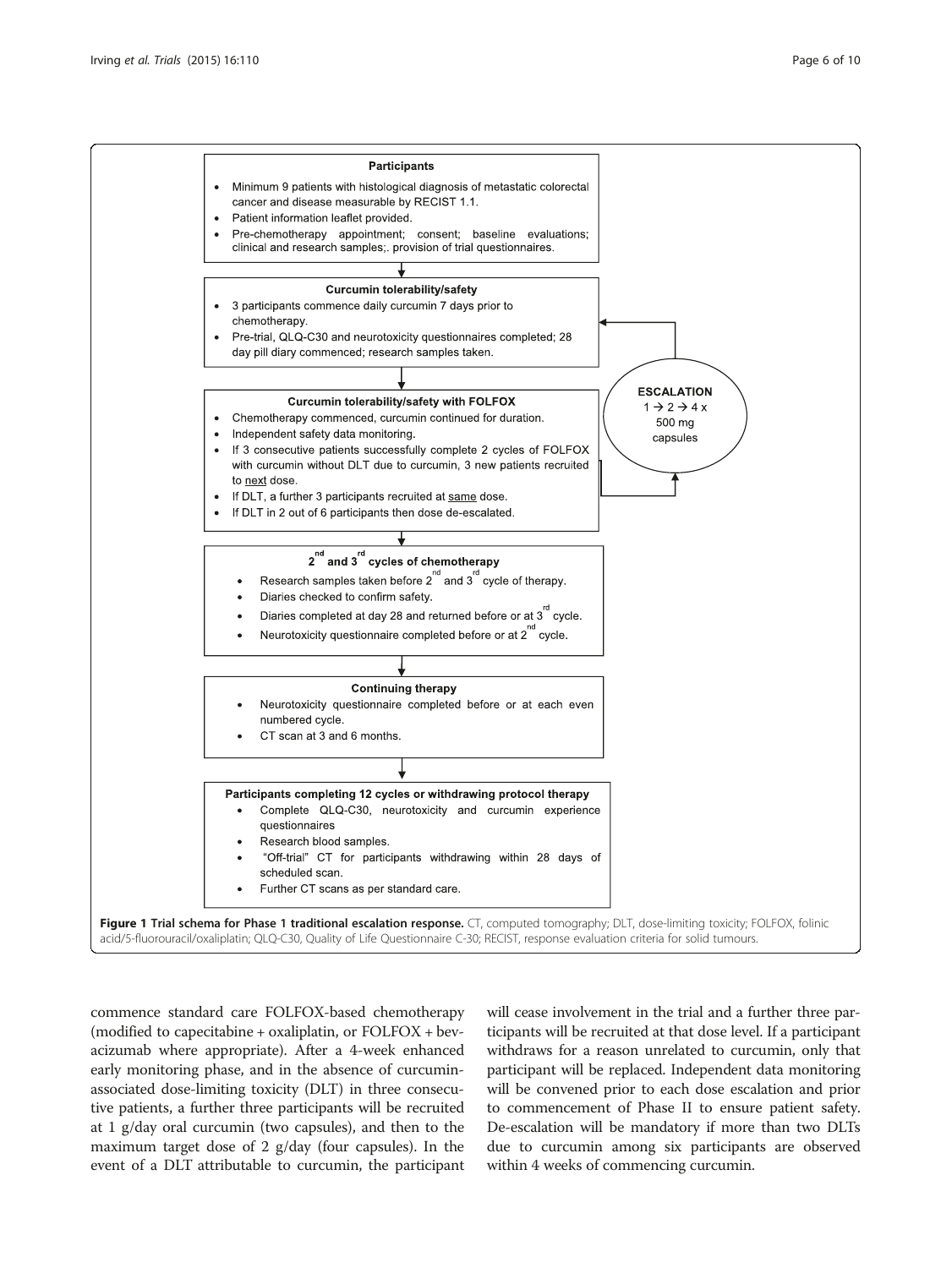#### Phase II

Phase II will be an open-labelled, two-armed, randomised controlled trial/feasibility study, consisting of a FOLFOX only (control) group (11 participants) and a FOLFOX + curcumin group (22 participants). Patients will be managed identically to those recruited to the traditional escalation response model. Primary endpoints will remain focussed on drug safety, tolerance and the feasibility of undertaking a larger scale study. A group receiving chemotherapy alone is to be included principally to provide control samples for the proposed biomarker studies, but also to generate data informing on quality of life, disease response, PFS, OS and neuropathic side-effects.

#### Randomisation for Phase II

Consecutive unique identifying numbers (1 to 33) will be assigned a group via an electronic random number generator at a ratio of 2:1 (number  $1 =$  combination therapy; number 2 = control group receiving FOLFOX-based therapy only). Groupings will be placed in a sealed envelope bearing the unique identifying number. These will be blinded to the recruiting researchers and patients until informed consent is obtained, whereupon grouping can be revealed. The randomisation list is to be kept separate to the site file and a copy held by the trial pharmacist.

#### Data collection

# Quantitative data

Clinical response and survival will be monitored as per standard care protocols. Computed tomography scans will measure disease response using RECIST 1.1 [[22\]](#page-8-0) until progression is observed. OS data will be obtained at the end of the trial, defined by death of the last patient recruited, from the regional cancer network database.

AE and serious adverse event (SAE) reporting will be conducted using National Cancer Institute Common Terminology Criteria AE version 4 (US Department of Health and Human Services, 2010), in accordance with both the Medicines for Human Use (Clinical Trials) regulations 2004 (SI2004/1031; SI2006/1938) and International Conference on Harmonisation Good Clinical Practice. Routine haematological and biochemical analyses will be performed as per standard care prior to each chemotherapy cycle. Expected AEs associated with curcumin are likely to be gastrointestinal in nature, consisting primarily of diarrhoea, nausea and bloating. It is currently unknown as to whether addition of curcumin to FOLFOX-based chemotherapy may increase known gastrointestinal side effects of 5-FU.

Further to collection of quantitative safety data, a variety of laboratory research measures will be assessed. Research bloods will be taken at baseline, end of week 1, prior to the 2nd and 3rd cycles of chemotherapy, and

upon completion or withdrawal from the study. Briefly, curcumin and metabolites will be extracted from plasma and undergo chromatographic analysis using a high performance liquid chromatography-ultraviolet assay developed and validated in-house. Proposed biomarker studies include in-house high-definition mass spectrometry, proteomic analysis of plasma for prospective identification of markers of curcumin efficacy, and analysis of circulating tumour microRNA. In addition, quantification of platinated lymphocyte DNA will be undertaken using inductively-coupled plasma mass spectrometry to assess whether curcumin may interfere with DNA adduct formation by oxaliplatin [[17,23](#page-8-0)].

#### Qualitative data

A neuropathic scoring questionnaire [[24\]](#page-8-0) will be completed by patients every two cycles throughout protocol chemotherapy, and subjects will also record the amount and timing of curcumin doses alongside any side-effects experienced as part of the early monitoring period. A 28-day diary has been designed to support monitoring during the early monitoring period. The European Organisation for Research and Treatment of Cancer Quality of Life Questionnaire form C30 will be completed at the beginning of the trial and when participants cease protocol chemotherapy. Non-validated pre- and post-trial questionnaires relating to participant's views on curcumin, its consumption, side-effects and the trial experience will be completed at the start and end of the curcumin course.

### Data management

Data will be abstracted from the participant's records onto paper case report forms. Data collection and archiving will be done in accordance with appropriate standard operating procedures. Case report forms are kept in secure storage within a locked room/building and personal data is kept to a minimum. Complete patient identifiable details will be stored on a separate paper recruitment log. Transcription accuracy will be cross-checked on a quarterly basis, with audit trail and responses filed in the Trial Master Site File.

#### Data analysis and statistical methods

Data will be presented in summary format. This will predominantly take the form of counts or percentages for categorical outcome data with mean/median, range and standard deviations for continuous outcome data and with 95% confidence intervals where appropriate. Additional independent samples t-test or unpaired non-parametric tests will be performed with  $P < 0.05$  taken as significant. Estimated survival times will be calculated from clinical outcome data. Statistical comparison can be made between groups; however, this study is not primarily powered to be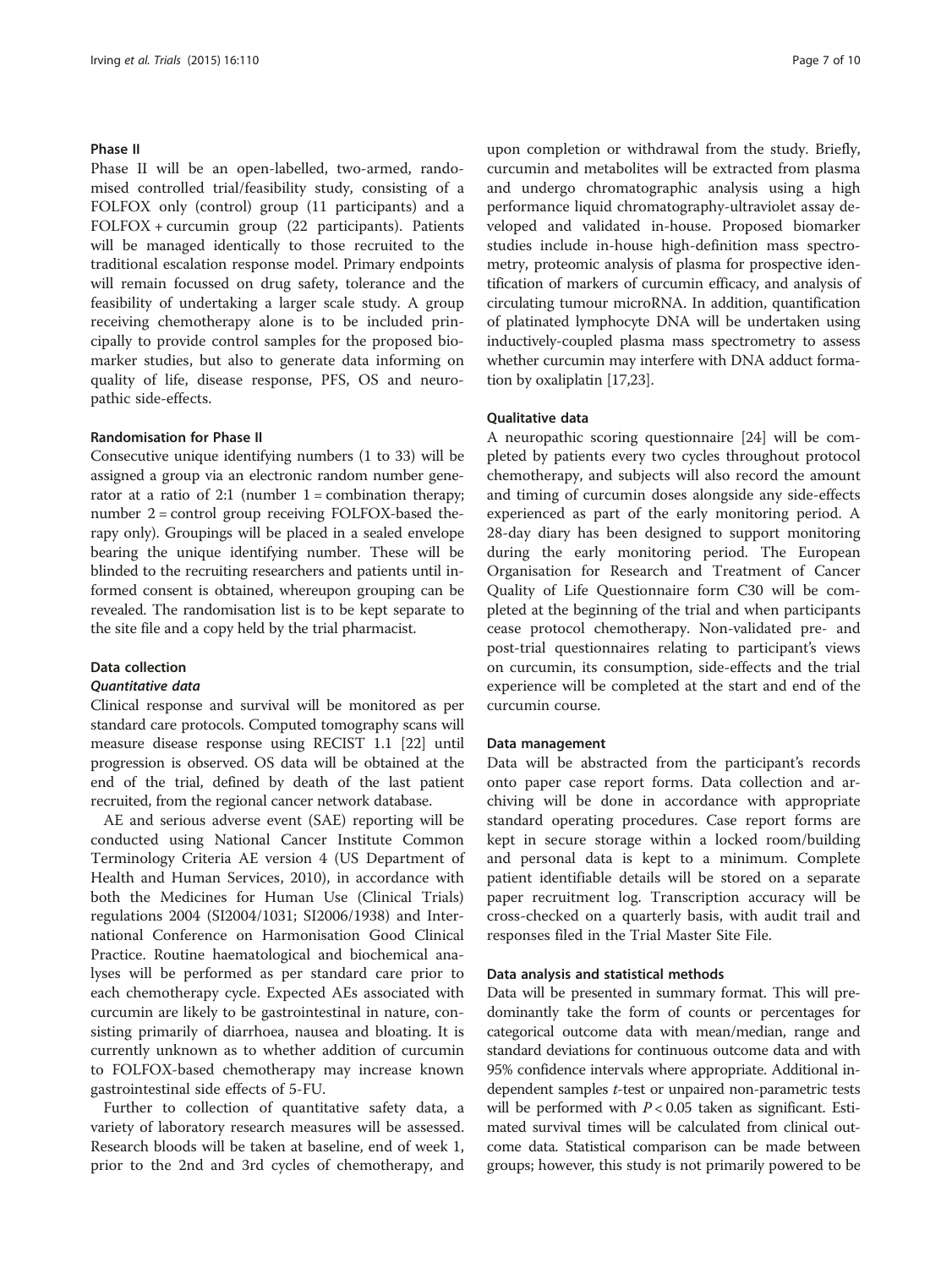a biomarker or efficacy-driven study and the data generated herein is intended for the design of future clinical trials. The statistical software at the University of Leicester is SPSS/PASW (Chicago, IL, USA). Statistical analyses will be supported by the University of Leicester's Bioinformatics and Biostatistics Hub.

#### Data monitoring and auditing

An independent data monitoring committee will be convened to provide safety monitoring prior to dose escalation in Phase I. The committee will subsequently meet on a quarterly basis to review any AEs, SAEs, SUSARs (Suspected Unexpected Serious Adverse Reaction) and other safety issues arising in Phase IIa. This committee may be convened at an earlier date in the event of significant safety concerns relating to the study drug. The study will audited by an external auditor every 6 months, in keeping with Sponsor and Institutional policies.

#### Ethics and dissemination

Ethical approval for this study was granted by the East Midlands (Derby 1) regional ethics committee (11/EM/ 0263). Clinical trials approval was obtained from the Medicines and Healthcare Products Regulatory Agency. The trial is registered at ClinicalTrials.gov (NCT01490996) and with the European Drug Regulating Authorities (EudraCT 2011-002289-19), and will be conducted in accordance with good clinical practice and the principles of the Declaration of Helsinki.

Written informed consent will be obtained by delegated members of the participant's healthcare team. Consent will be sought from participants to allow sections of their medical records to be looked at in strict confidence by responsible individuals from the study team, the Sponsor, Research Ethics Committee, NHS Trust or from regulatory authorities where relevant.

Research findings will be reported at local levels on University Hospitals of Leicester NHS Trust and University of Leicester websites. National and international dissemination of results will take place at oncology-based conferences such as those hosted by the National Cancer Research Institute, British Association for Cancer Research, and American Society of Clinical Oncology. Furthermore, results will be disseminated in both lay and scientific summary format via the websites of major funders for this study including Hope against Cancer, The Royal College of Surgeons, the Bowel Disease Research Foundation, the Cancer Research UK Experimental Cancer Medicine Centre Network and the Cancer Research UK Leicester Centre.

# **Discussion**

This will be the first clinical trial to investigate outcomes from the combination of oral curcumin with standard care oxaliplatin-based chemotherapy.

The target dose of 2 g/day oral curcumin has been chosen for three reasons. Firstly, our pilot study [[25](#page-9-0)] showed that whilst compliance was excellent (92%) amongst patients receiving 2.35 g taken in five daily capsules, participant questionnaires revealed a potential reluctance to take larger doses which would necessitate either a greater number or size of capsule; secondly, AEs may increase at doses in excess of 4 g, and greater caution must be observed in the presence of chemotherapy; thirdly, the dose required to exert pharmacological effect remains unknown.

A mouse model of polyp prevention demonstrating efficacy of curcumin proposes that 1.6 g per day delivered in a single dose to humans is likely to be sufficient [\[26](#page-9-0)]. Curcumin has been detected in plasma of patients receiving 2 g daily oral curcumin, and high-performance liquid chromatography analysis of portal blood and hepatic tissue suggests that 3 to 4 g may be sufficient for activity in organs distal to the gut. Two grammes once a day is expected to be both a well-tolerated amount of curcumin yet also possess the potential to invoke a clinical response. At higher doses, participant compliance is likely to decrease and AEs increase [[27](#page-9-0),[28](#page-9-0)].

As the side-effect profile of curcumin in combination with FOLFOX-based therapy is unknown, a dose escalation arm is mandated. In controlled trials researching curcumin as a single agent, the AE incidence has been similar for both control and treatment arms [\[29](#page-9-0)-[32\]](#page-9-0). In the study by He and colleagues, which recruited patients with CRC in to a treatment and control group, 10/37 (27%) patients taking curcumin experienced diarrhoea compared with 8/32 (25%) in the placebo group [\[31](#page-9-0)]. Despite this, diarrhoea does appear to be a frequent side effect of curcumin [\[33](#page-9-0)-[35](#page-9-0)], although AE symptoms are usually brief and mild.

The second phase of this trial will look more closely for potential differences to the side-effect profile of FOLFOX brought about by the addition of curcumin, via the inclusion of a control (FOLFOX only) arm. A further novel aspect of this study is to explore the putative antineuropathic properties of curcumin (extensively reported in pre-clinical models [\[36-38\]](#page-9-0)) by use of a peripheral neuropathy scoring system.

To date, there are no studies providing evidence for clinical efficacy of the low-cost, low-toxicity diet-derived agent curcumin in the treatment of cancer. Relative risk or OS have been reported by studies involving small and heterogenous patient groups taking curcumin alone [[18](#page-8-0)] or combined with chemotherapy [[19,20](#page-8-0)[,28](#page-9-0)], and curcumin does not appear to impact negatively on survival. These studies have reported that it is both safe and feasible to combine curcumin with chemotherapy for several months in cancer patients, but that larger randomised control trials are required to investigate the efficacy of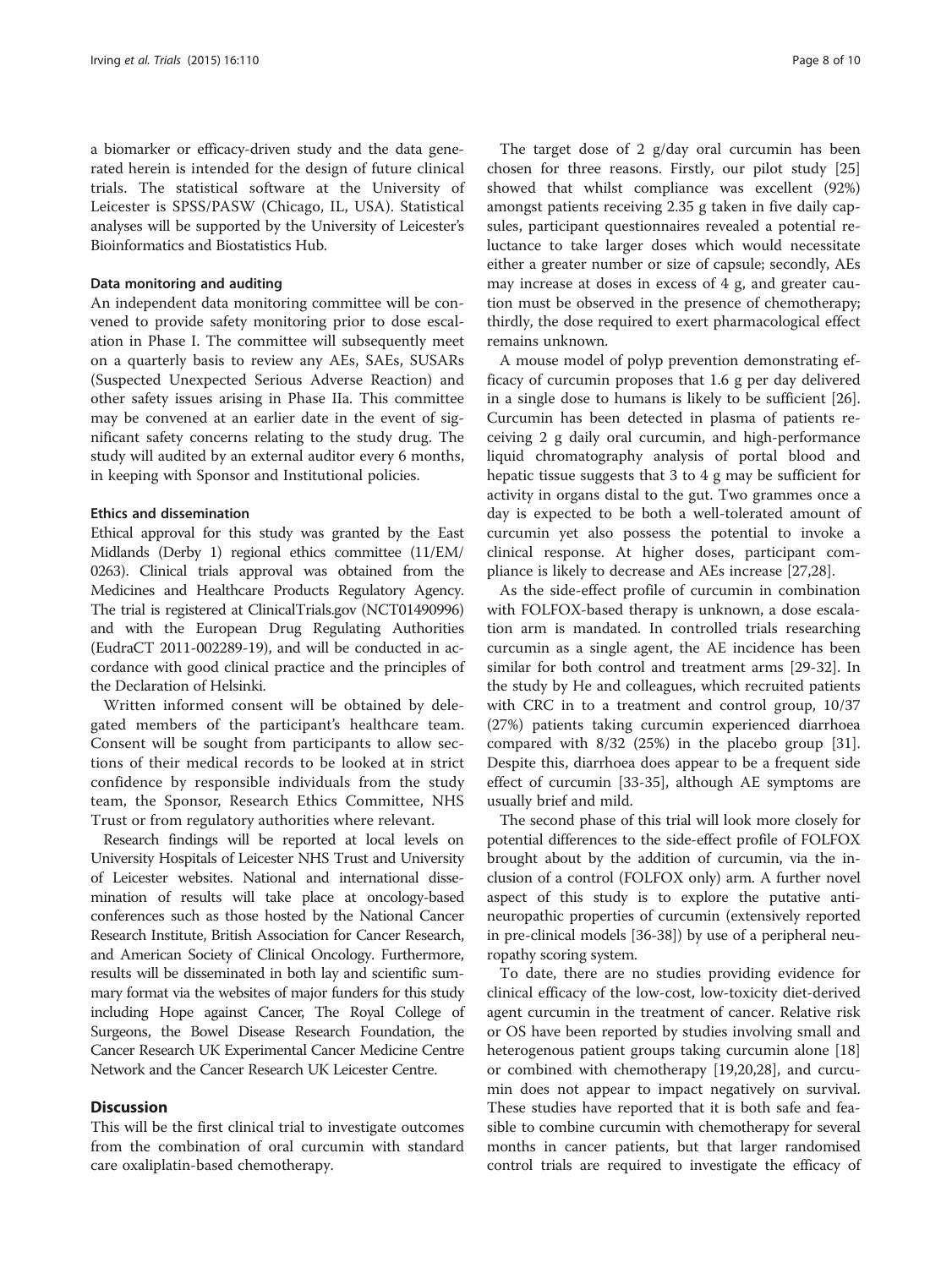<span id="page-8-0"></span>curcumin-chemotherapy regimens. CUFOX is the first randomised controlled trial of its kind and has the potential to provide early evidence of clinical efficacy of curcumin within the chemotherapeutic setting.

# Trial status

At the time of article submission, the CUFOX trial has recruited 18 of 33 participants to the Phase 2 randomised controlled trial component of the study.

#### Abbreviations

5-FU: 5-fluorouracil; AE: adverse event; CRC: colorectal cancer; CUFOX: curcumin plus FOLFOX; DLT: dose-limiting toxicity; FOLFOX: folinic acid/5-fluorouracil/ oxaliplatin; IV: intravenous; OS: overall survival; PFS: progression-free survival; PIS: patient information sheet; RECIST: response evaluation criteria for solid tumours; SAE: serious adverse event.

#### Competing interests

The authors declare that they have no competing interests.

#### Authors' contributions

GRBI participated in study design, submission of regulatory paperwork, study coordination and helped draft the manuscript. CI was responsible for oversight and ongoing running of the trial, submission of regulatory paperwork, data analysis and helped draft the manuscript. BM participated in study design and was responsible for radiological input. DPB participated in study design and helped draft the manuscript. WPS was involved in study conception, participated in study design and helped draft the manuscript. AT participated in study design and helped draft the manuscript. KB was involved in study conception, participated in study design and helped draft the manuscript. LMH was involved in study conception, participated in study design, study coordination and helped draft the manuscript. All authors read and approved the final manuscript.

#### Acknowledgements

Special thanks go to David Lovett and Kate Perkins, UHL pharmacy clinical trials team.

#### Funding

Funding was received from the Bowel Disease Research Foundation UK, the Royal College of Surgeons, London, UK (Augustus Newman/Rosetree's trusts), Hope Against Cancer UK, Cancer Research UK on the Leicester Cancer Research UK Centre award (C1362/A18081) and Cancer Research UK/Department of Health on the Leicester Experimental Cancer Medicines Centre grant (C325/A6691). This trial has been adopted by the National Institute of Health Research UK (UK CRN 10672).

#### Author details

<sup>1</sup>Department of Cancer Studies, University of Leicester, Leicester LE2 7LX, UK. <sup>2</sup>Department of Hepatobiliary Surgery, University Hospitals of Wales, Cardiff, CF14 4XW, UK.

## Received: 26 January 2015 Accepted: 9 March 2015 Published online: 24 March 2015

#### References

- 1. CRUK. 2010. [http://www.cancerresearchuk.org/about-cancer/type/bowel](http://www.cancerresearchuk.org/about-cancer/type/bowel-cancer/)[cancer/](http://www.cancerresearchuk.org/about-cancer/type/bowel-cancer/) Accessed on 12/01/15.
- 2. WHO. Cancer Incidence and Mortality Worldwide in 2008. 2008. GLOBOCAN. <http://globocan.iarc.fr/> Accessed on 12/01/15.
- 3. Jullumstro E, Lydersen S, Moller B, Dahl O, Edna TH. Duration of symptoms, stage at diagnosis and relative survival in colon and rectal cancer. Eur J Cancer. 2009;45:2383–90.
- 4. Adam R, Delvart V, Pascal G, Valeanu A, Castaing D, Azoulay D, et al. Rescue surgery for unresectable colorectal liver metastases downstaged by chemotherapy: a model to predict long-term survival. Ann Surg. 2004;240:644–57. discussion 657–648.
- 5. de Gramont A, Figer A, Seymour M, Homerin M, Hmissi A, Cassidy J, et al. Leucovorin and fluorouracil with or without oxaliplatin as first-line treatment in advanced colorectal cancer. J Clin Oncol. 2000;18:2938–47.
- 6. Van Cutsem E, Kohne CH, Lang I, Folprecht G, Nowacki MP, Cascinu S, et al. Cetuximab plus irinotecan, fluorouracil, and leucovorin as first-line treatment for metastatic colorectal cancer: updated analysis of overall survival according to tumor KRAS and BRAF mutation status. J Clin Oncol. 2011;29:2011–9.
- 7. Primrose J, Falk S, Finch-Jones M, Valle J, O'Reilly D, Siriwardena A, et al. Systemic chemotherapy with or without cetuximab in patients with resectable colorectal liver metastasis: the New EPOC randomised controlled trial. Lancet Oncol. 2014;15:601–11.
- 8. NICE. Improving outcomes in colorectal cancer. The clinical effectiveness and cost effectivneness of irinotecan, oxaliplatin and ralitrexed for colorectal cancer. technical appraisal 33. 2002. [http://www.nice.org.uk/guidance/ta33/](http://www.nice.org.uk/guidance/ta33/resources/guidance-the-clinical-effectiveness-and-cost-effectiveness-of-irinotecan-oxaliplatin-and-raltitrexed-for-colorectal-cancer-pdf) [resources/guidance-the-clinical-effectiveness-and-cost-effectiveness-of](http://www.nice.org.uk/guidance/ta33/resources/guidance-the-clinical-effectiveness-and-cost-effectiveness-of-irinotecan-oxaliplatin-and-raltitrexed-for-colorectal-cancer-pdf)[irinotecan-oxaliplatin-and-raltitrexed-for-colorectal-cancer-pdf](http://www.nice.org.uk/guidance/ta33/resources/guidance-the-clinical-effectiveness-and-cost-effectiveness-of-irinotecan-oxaliplatin-and-raltitrexed-for-colorectal-cancer-pdf).
- 9. NICE. Colorectal cancer: the diagnosis and management. Clinical Guideline 131. 2014. [http://www.nice.org.uk/guidance/cg131/evidence/cg131](http://www.nice.org.uk/guidance/cg131/evidence/cg131-colorectal-cancer-full-guideline2) [colorectal-cancer-full-guideline2.](http://www.nice.org.uk/guidance/cg131/evidence/cg131-colorectal-cancer-full-guideline2) Accessed 15/01/15.
- 10. Meta-Analysis Group Inc, Levy E, Piedbois P, Buyse M, Pignon JP, Rougier P, et al. Toxicity of fluorouracil in patients with advanced colorectal cancer: effect of administration schedule and prognostic factors. J Clin Oncol. 1998;16:3537–41.
- 11. Argyriou AA, Cavaletti G, Briani C, Velasco R, Bruna J, Campagnolo M, et al. Clinical pattern and associations of oxaliplatin acute neurotoxicity: a prospective study in 170 patients with colorectal cancer. Cancer. 2013;119:438–44.
- 12. Leonard GD, Wright MA, Quinn MG, Fioravanti S, Harold N, Schuler B, et al. Survey of oxaliplatin-associated neurotoxicity using an interview-based questionnaire in patients with metastatic colorectal cancer. BMC Cancer. 2005;5:116.
- 13. Manson MM, Foreman BE, Howells LM, Moiseeva EP. Determining the efficacy of dietary phytochemicals in cancer prevention. Biochem Soc Trans. 2007;35:1358–63.
- 14. Aggarwal BB, Sundaram C, Malani N, Ichikawa H. Curcumin: the Indian solid gold. Adv Exp Med Biol. 2007;595:1–75.
- 15. Irving GR, Karmokar A, Berry DP, Brown K, Steward WP. Curcumin: the potential for efficacy in gastrointestinal diseases. Best Pract Res Clin Gastroenterol. 2011;25:519–34.
- 16. Tharakan ST, Inamoto T, Sung B, Aggarwal BB, Kamat AM. Curcumin potentiates the antitumor effects of gemcitabine in an orthotopic model of human bladder cancer through suppression of proliferative and angiogenic biomarkers. Biochem Pharmacol. 2010;79:218–28.
- 17. Howells LM, Sale S, Sriramareddy SN, Irving GR, Jones DJ, Ottley CJ, et al. Curcumin ameliorates oxaliplatin-induced chemoresistance in HCT116 colorectal cancer cells in vitro and in vivo. Int J Cancer. 2011;129:476–86.
- 18. Dhillon N, Aggarwal BB, Newman RA, Wolff RA, Kunnumakkara AB, Abbruzzese JL, et al. Phase II trial of curcumin in patients with advanced pancreatic cancer. Clin Cancer Res. 2008;14:4491–9.
- 19. Kanai M, Yoshimura K, Asada M, Imaizumi A, Suzuki C, Matsumoto S, et al. A phase I/II study of gemcitabine-based chemotherapy plus curcumin for patients with gemcitabine-resistant pancreatic cancer. Cancer Chemother Pharmacol. 2011;68:157–64.
- 20. Bayet-Robert M, Kwiatkowski F, Leheurteur M, Gachon F, Planchat E, Abrial C, et al. Phase I dose escalation trial of docetaxel plus curcumin in patients with advanced and metastatic breast cancer. Cancer Biol Ther. 2010;9:8–14.
- 21. Braumann C, Guenther N, Loeffler LM, Dubiel W, Liver metastases after colonic carcinoma–palliative chemotherapy plus curcumin. Int J Colorectal Dis. 2009;24:859–60.
- 22. Eisenhauer EA, Therasse P, Bogaerts J, Schwartz LH, Sargent D, Ford R, et al. New response evaluation criteria in solid tumours: revised RECIST guideline (version 1.1). Eur J Cancer. 2009;45:228–47.
- 23. Pieck AC, Drescher A, Wiesmann KG, Messerschmidt J, Weber G, Strumberg D, et al. Oxaliplatin-DNA adduct formation in white blood cells of cancer patients. Br J Cancer. 2008;98:1959–65.
- 24. Almadrones L, McGuire DB, Walczak JR, Florio CM, Tian C. Psychometric evaluation of two scales assessing functional status and peripheral neuropathy associated with chemotherapy for ovarian cancer: a gynecologic oncology group study. Oncol Nurs Forum. 2004;31:615–23.